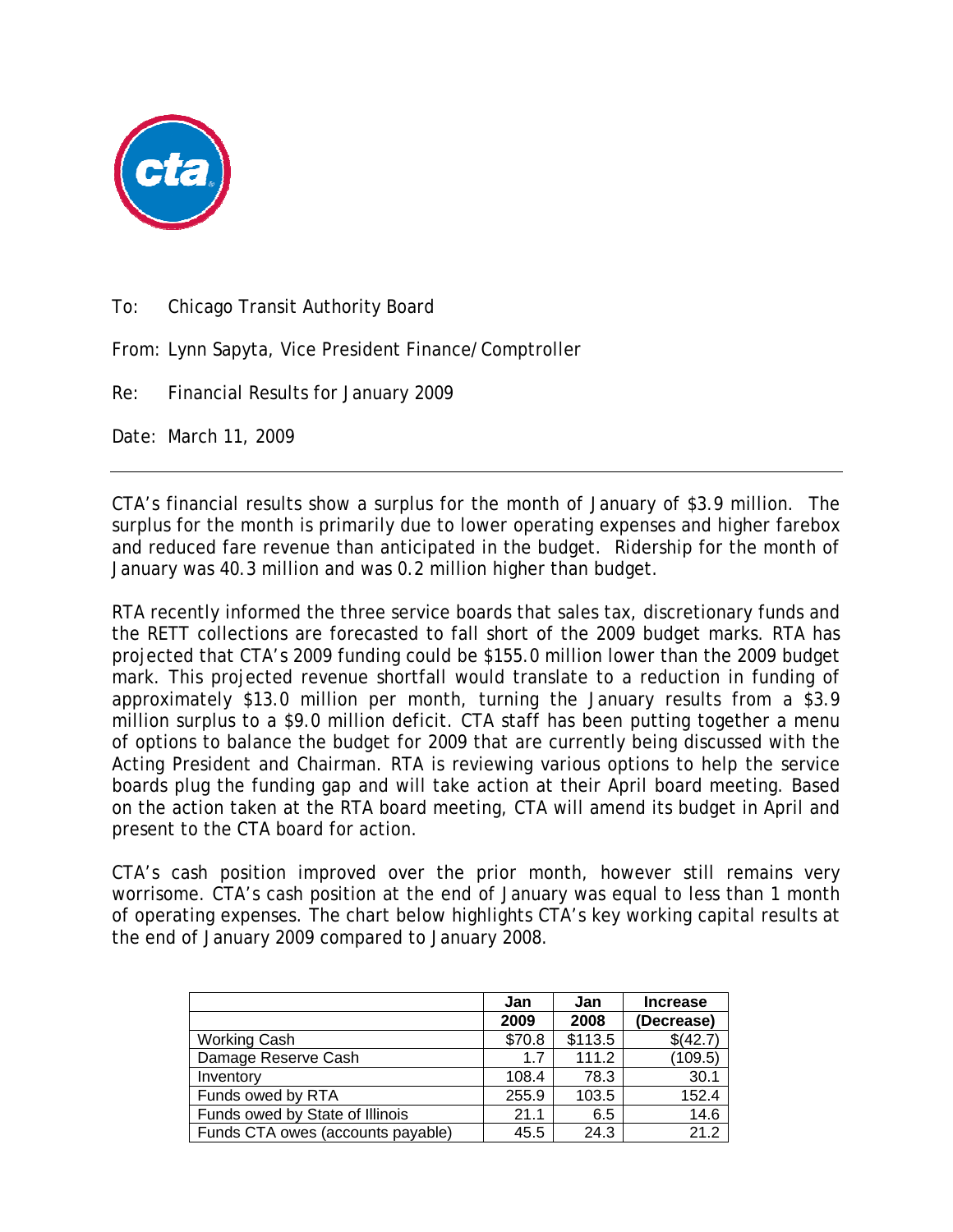Cash balances are \$152.2 million lower than January 2008. CTA has borrowed funds and almost depleted the damage reserve account to pay for the day to day operating expenses of the Agency. Inventory balances have increased by \$30.1 million and funds owed to CTA have ballooned by \$167.0 million.

Ridership for the month of January was 40.3 million and was 0.2 million more than budget and was 0.9 million higher than prior year. Free rides have increased by 2.4 million over the respective prior year period to 5.0 million. Bus ridership for the month of January was 25.0 million. This was 1.2 million or 5.0% more than budget and was 0.5 million or 1.9% more than January 2008. Rail ridership for January was 15.2 million and was 1.0 million or 7.3% less than budget and was 0.4 million or 1.0% more than prior year.

Public Funding Required for Operations for the month and the year was \$61.6 million and was \$3.9 million less than budget. However, this is based on the current budget receiving the full funding mark.

Recovery Ratio, which measures the percentage of operating expenses CTA funds from internally generated revenues, was 50.46% for the month and the year and was favorable to budget by 3.04 percentage points.

Operating Expenses for the month and year equaled \$108.9 million and were \$1.6 million or 1.4% less than budget.

Labor Expense was \$74.2 million for the month of January and was \$0.3 million more than budget.

Material Expense was \$8.8 million for the month and was over budget by \$1.1 million or 14.0%. Material expense is \$0.5 million or 5.5% more than prior year. The current year variance to budget reflects material requirements for the aging rail fleet and maintenance of the NOVA bus fleet. The midlife overhaul on the NOVA buses was postponed and engines and normal overhaul activities are now being done on the operating budget.

Fuel for Revenue Equipment was \$8.1 million for the month and was \$0.4 million less than budget but was \$2.2 million more than prior year. Bus miles and fuel consumption were on par with budget. The average price of \$4.23 per gallon was under the budget price of \$4.50 per gallon.

Electric Power for Revenue Equipment was \$4.5 million for the month and was \$0.5 million more than budget and \$1.1 million more than prior year. Rail mileage was 6.3 million miles and exceeded the budget by 1.3 million miles.

Provision for Injuries and Damages Expense was \$2.5 million for the month and is on par with budget.